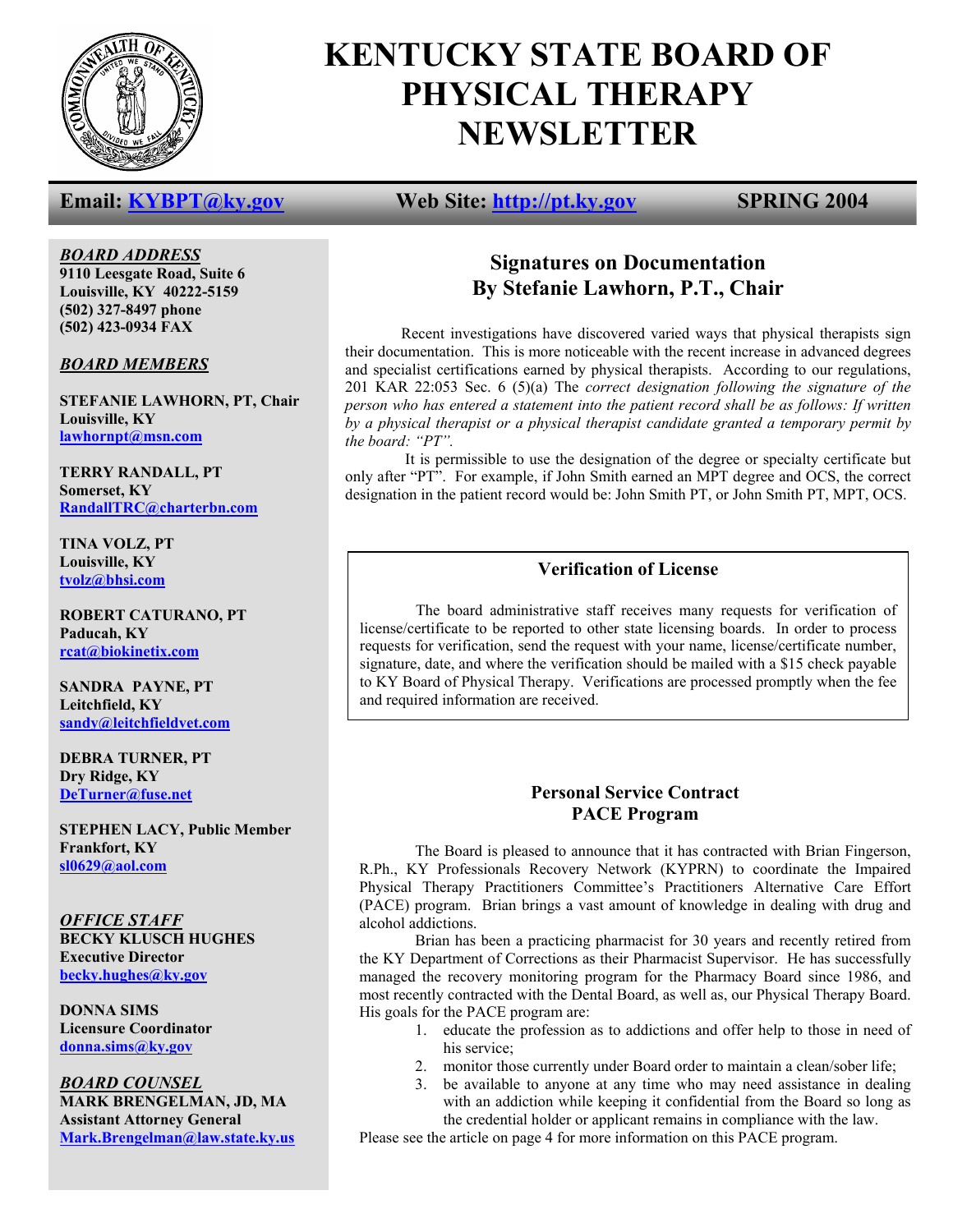# **Disciplinary Actions June 2003 – March 2004**

 The following is a summary of disciplinary actions taken by the Board since the last Newsletter was published. It is intended as a summary for informational purposes only. All information is believed to be accurate. However, complete terms of each disciplinary action are contained in the Board's records. Monetary amounts paid to the Board may reflect the investigative costs and not necessarily the scope and severity of the violation(s).

### **James Richard Roe, PT-003294 Date: 9/5/2003**

**Alleged Violations:** KRS 327.070(2)(a), (c), (k)

**Final Action:** Admits to violating KRS 327.070(2)(a) for the indulgence in excessive use of alcoholic beverages or the abusive use of controlled substances.

**Settlement Agreement**: Immediate, temporary suspension issued by the Board 9/5/03 made final agency action; license temporarily suspended with conditions upon reinstatement.

**Alleged Violations**: KRS 327.070(2)(a) and (f)

**Final Action**: Admits to violating KRS 327.070(2)(a) and (f) for having engaged in the abusive use of controlled substances and for having been convicted of a felony in the case styled *Commonwealth of Kentucky v Christy Lynn Guhy,* McCracken Circuit Court.

**Settlement Agreement**: 5 years probation, participate in the Board's Impaired Physical Therapy Practitioner's PACE program, pay the total sum of \$200.00 for administrative costs

#### **Kay Israel, PT-002850 Date: 1/8/2004**

**Alleged Violations:** KRS 327.070(2)(k)

**Final Action:** Admits to violating KRS 327.070(2)(k) by violating 201 KAR 22:053 § 6 by failing to meet the standards for documentation required in the physical therapy record for numerous patients over a period of more than one (1) year. **Settlement Agreement**: Probation for a period of 30 months with monitoring every month for a period of first 6 months and quarterly monitoring for remaining probationary period with payment of monitoring costs, pay the total sum of \$1,000.00 fine and the total sum of \$1,500.00 for investigative costs, completion of a six hour documentation and charting course approved by the Board, and successful completion of the Board's Jurisprudence Exam.

#### **Cease & Desist Orders**

June 2003 through March 2004

**The following is a list of corrective actions regarding KRS 327.020(3)** "*It shall be unlawful for any person, or for any business entity, its employees, agents, or representatives to use in connection with his or its name or business activity the words "physical therapy," "physical therapist," "physiotherapy," "physiotherapist," "registered physical therapist," the letters "P.T.," "L.P.T." or any other words, letters, abbreviations or insignia indicating or implying directly or indirectly that physical therapy is provided or supplied or to bill for physical therapy unless such physical therapy is provided by or under the supervision of a physical therapist licensed and practicing in accordance with this chapter."* 

Larry Wheeler, PTA, John's Run/Walk Shop, use of the initials P.T.A. on advertisement while working as an orthopedic shoe technician.

Robert Roach, D.C., Louisville Pain & Rehab, use of the words "physical therapy" in an advertisement for his chiropractic office.

Craig Selinger, D.C., Hyden Family Chiropractic, use of the words "physical therapy" when referring to the chiropractic services performed in his office.

Eric Ribenboim, D.C., Shelbyville Chiropractic & Rehab Center, advertising under the heading of "*Physical Therapy*" in the Bluegrass Telephone Directory, *The Blue Book*

Ron Payne, PTA, using "P.T.A." to describe himself in a newspaper advertisement while working as a personal and fitness trainer.

**Christy Guhy, PTA-A00913 Date: 7/17/2003** 

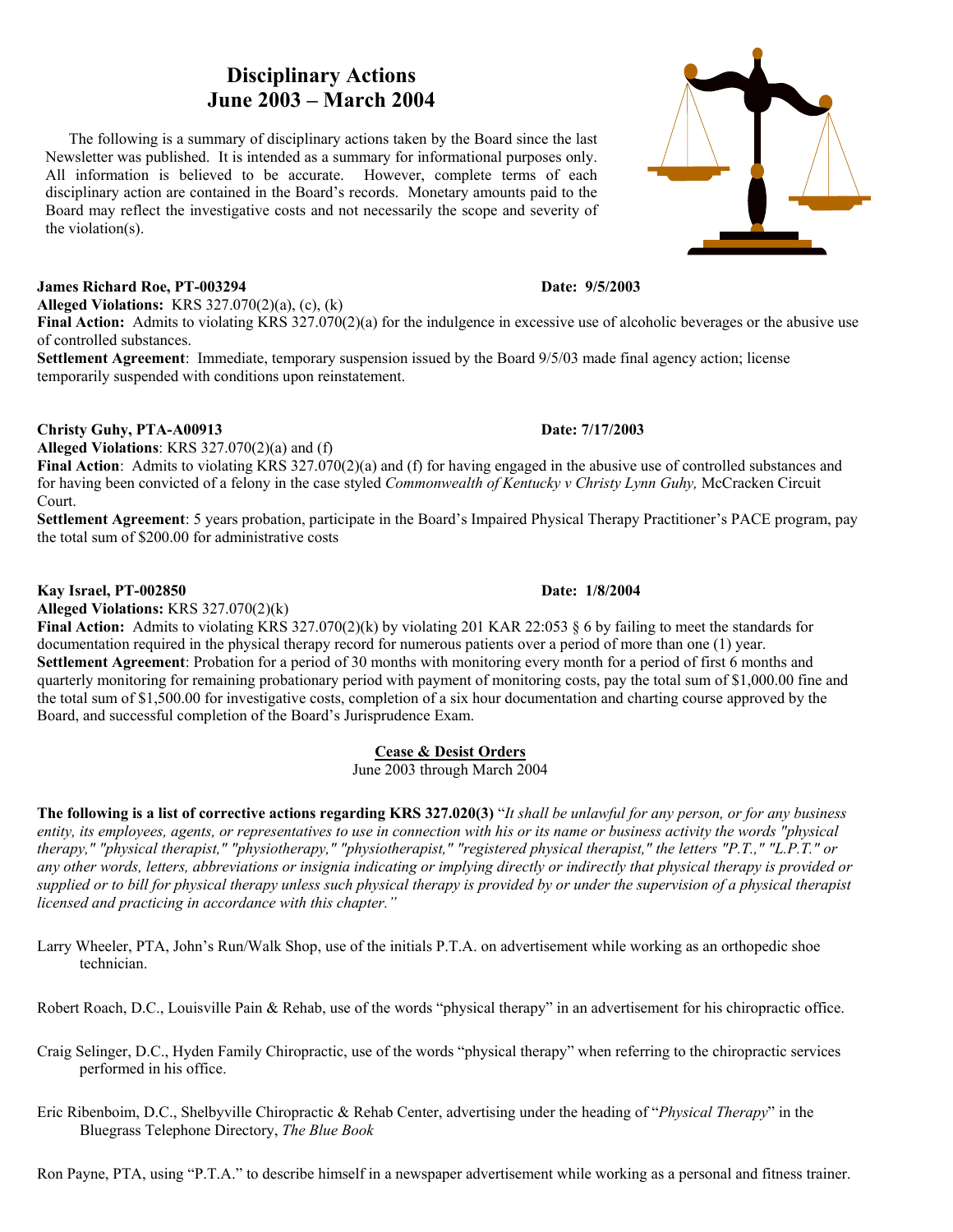#### *Cease & Desist Orders* (cont.)

- Greg Mack, owner, Accident Injury Medical Centers, using the words "physical therapy" when referring to services performed by the medical practice and advertising under the heading of "*Physical Therapy"* in BellSouth, *the Real Yellow Pages*.
- Jean Elizabeth, Kentuckiana Children's Center, using the word "physiotherapy" when referring to services performed at this center in the advertisement "`Fore' the Kids" Fifth Annual golf tournament.
- Sally Mudd Chapman, R.N., advertising under the heading "physical therapy" in the Lexington TransWestern Publishing Yellow Pages.
- Dane D. Heinze, D.C., Heinze Family Chiropractic, advertising in an office brochure that his chiropractic office provides "physical therapy modalities."
- Merle Helgeson, D.C., Buttermilk Chiropractic Center, for using the words "physical therapy" on a window sign of his chiropractic office.

# **ATTENTION ALL CREDENTIAL HOLDERS**

PTs and PTAs are required by KRS 327.040(6) to report any home or workplace change of address within 30 days. The Board office will no longer accept changes over the phone. The Board will accept notification by fax, email, or general mail delivery. Be sure to include your name, license number, full address, county, and telephone number for home address. If the work location has changed, please include the name of the facility as well as full address, county and telephone number, and indicate whether you are working full or part time. Please list all work sites where you are employed in physical therapy. For **PTA's only**, provide your PT supervisor(s) name and license number for each work location.

To request a name change, submit a copy of the legal document authorizing the change. The board administrative staff will update your records when received, however, in order to receive a new wallet card and/or wall certificate, submit a \$10 fee for wallet card and \$20 for a wall certificate. Make check payable to: "KY Board of Physical Therapy."

# **???ARE YOU IN VIOLATION OF THE PT LAW??? CHANGE OF ADDRESS**

Any changes to name and both home and physical therapy work addresses and phone numbers **must** be sent to the Board within 30 days of change according to **KRS 327.040(6**).

| <b>Name</b>                                                                                                                              |                       | License #                    |  |
|------------------------------------------------------------------------------------------------------------------------------------------|-----------------------|------------------------------|--|
| <b>Address</b>                                                                                                                           |                       |                              |  |
| City, State, Zip                                                                                                                         | County                |                              |  |
| Phone ( )                                                                                                                                | <b>E-Mail Address</b> |                              |  |
|                                                                                                                                          |                       | <b>Primary Work Facility</b> |  |
| <b>Name</b>                                                                                                                              |                       |                              |  |
| Address                                                                                                                                  |                       |                              |  |
| City, State, Zip<br><u> 1980 - Jan Barat, margaret eta bat erroman erroman erroman erroman erroman erroman erroman erroman erroman e</u> |                       | County                       |  |
| Phone $($                                                                                                                                |                       | <b>Full/Part Time</b>        |  |
| For PTA's Only: PT Supervisor's Name                                                                                                     |                       | <b>License</b> #             |  |
| Please mail, fax, or email the above changes to our office within 30 days of change.                                                     |                       |                              |  |
| Email to: KYBPT@ky.gov                                                                                                                   |                       | Mail to: KYBPT               |  |
| FAX to: (502)423-0934                                                                                                                    | <sub>or</sub>         | 9110 Leesgate Rd Suite 6     |  |
|                                                                                                                                          |                       | Louisville, KY 40222         |  |